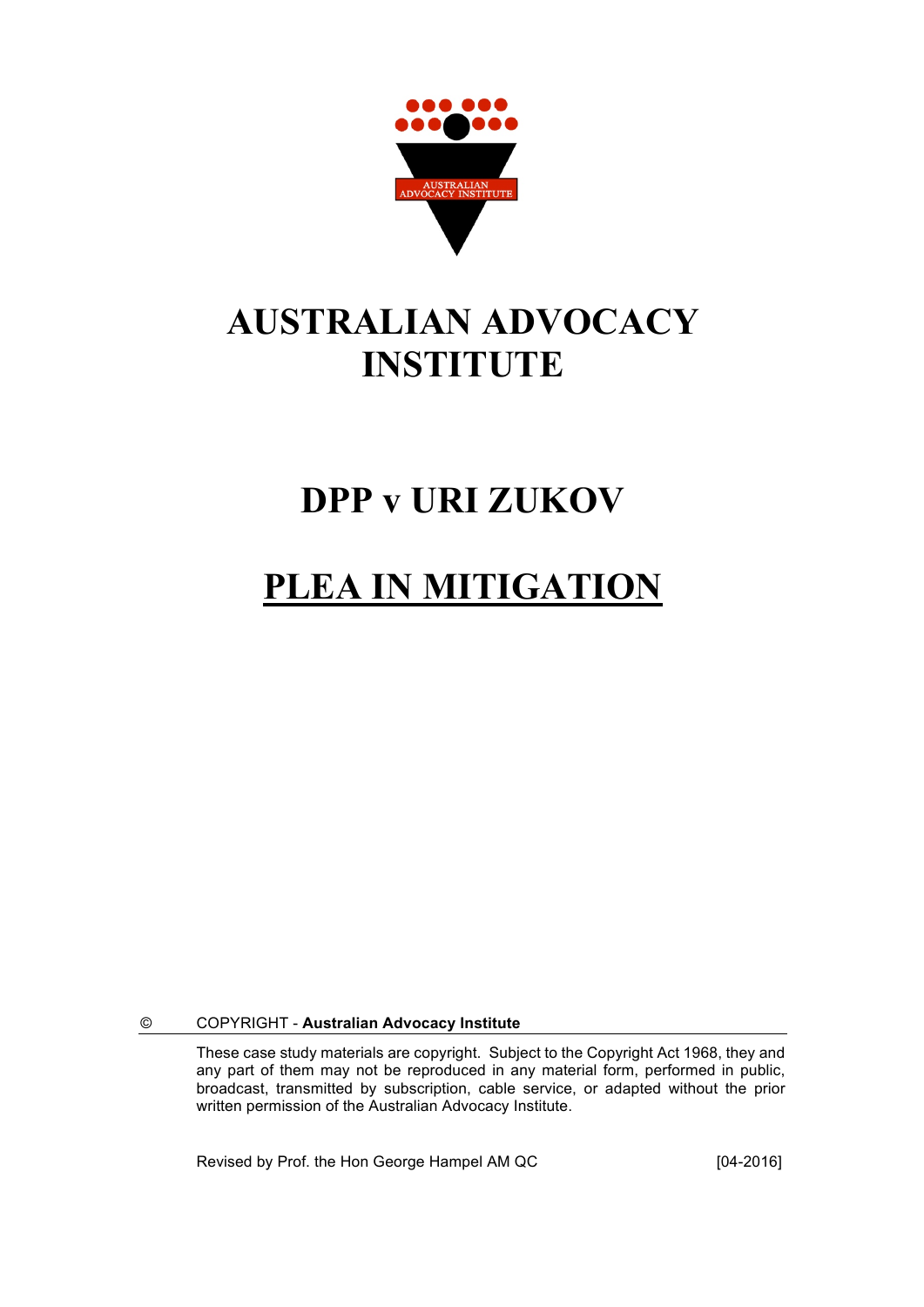### **INSTRUCTIONS FROM URI ZUKOV**

Uri Zukov is 50 years of age. He was born in The Ukraine and educated to tertiary level. He then completed an accounting and bookkeeping course. He was employed by the government but was dismissed because he tried to implement western style transparent accounting procedures.

He migrated to Australia as a single man fifteen years ago. He attended English classes and became an Australian citizen. He worked hard in two jobs for five years and saved up for a deposit on a house. The house is mortgaged but he is still paying it off. Ten years ago he married his Australian wife, Maria. They have two children, aged 6 and 8.

Until about two years ago Uri worked at the ANZ bank as an assistant accountant, while Maria had a part time job in a local supermarket.

Two years ago Uri and Maria borrowed more money on an overdraft of \$120,000, secured by their house, and started their own business. They rented premises near their house and started a newsagency and milk bar business. They also had a sub post office license, which provided an additional income of \$500 per week.

After about six months they found that the business was not sufficiently profitable and they started amassing debts. At about the same time the older child, Natasha, developed multiple sclerosis and needed considerable medical attention. Although they were able to reduce their overdraft, there was still about \$100,000 owing and the interest rates had gone up. Their only car needed repairs, which exceeded \$5000 and there were pressings medical bills and debts for rates and telephone. They were behind in their interest repayments.

The Zukovs decided to sell their business and an agent found them a buyer who paid a deposit of \$10,000. Settlement was to take place three months later. There was little goodwill but the agreement for the business including stock and fittings was for \$105,000. This represented their capital in the business. Believing that they were assured of the sale, Uri started using money deposited at their post office business for payments of superannuation, to pay their bills. It was his intention to repay that money once the balance of the purchase price was paid.

During those three months Mr Zukov made false entries in the books and used a total of \$110,000. This was taken out in four amounts. These were \$30,000 twice, \$40,000 and finally \$10,000. This enabled him to pay for the car repairs, a special bed and wheelchair for his daughter, some back interest on the overdraft, medical and hospital bills, rates and other expenses. He also paid \$30,000 off his overdraft.

Uri intended to repay the money to the post office when the sale was completed. Unfortunately the prospective purchaser died and the sale fell through just after the last withdrawal. The falsifications were discovered by a Commonwealth Post Office auditor and Uri was charged with four counts of theft and six of false accounting. He intends to plead guilty.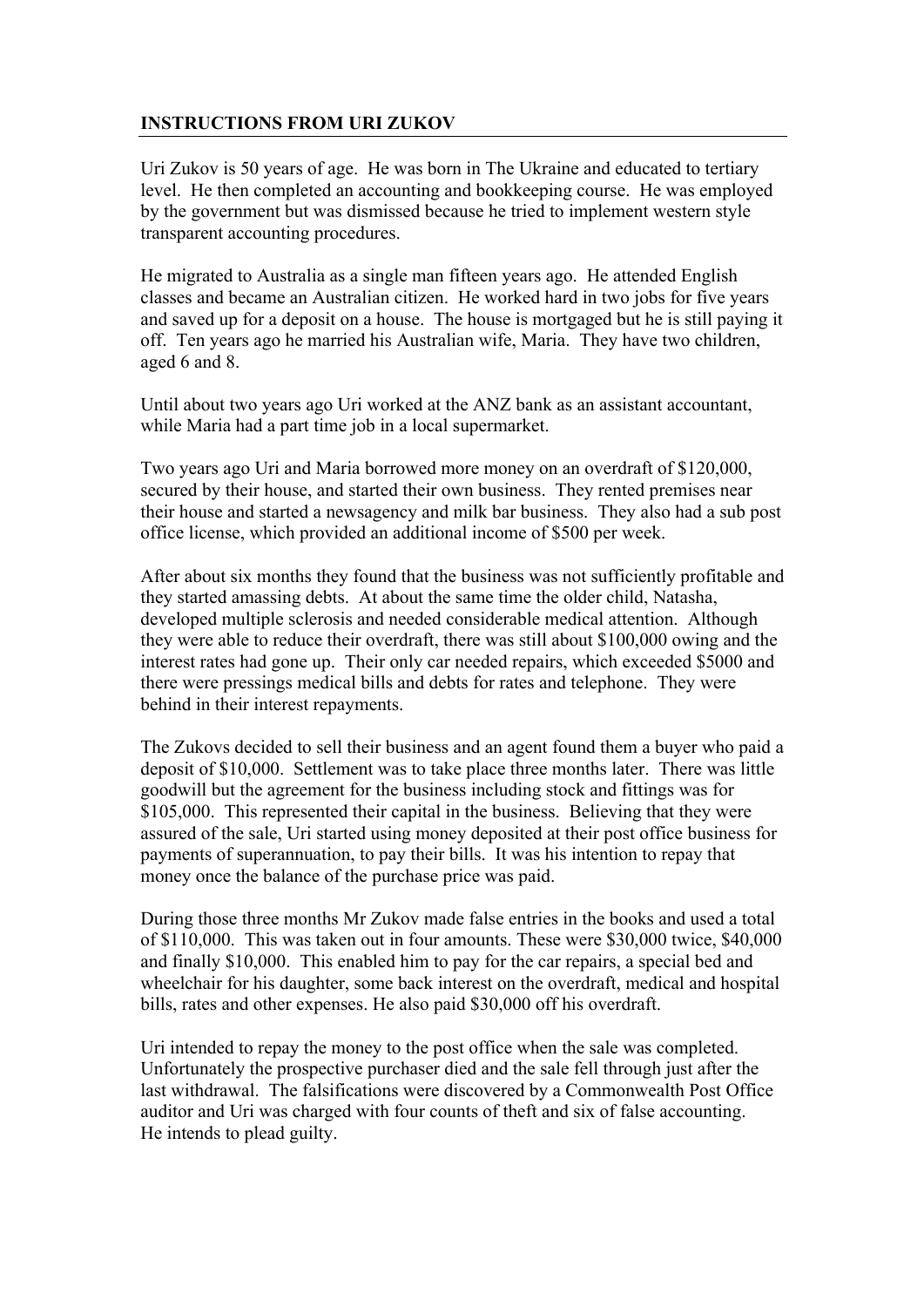He has no previous convictions and intends to start paying the money back as soon as he can. They lost the post office business but continue to run the newsagency and milk bar business where he and his wife now work long hours.

The bank has been very supportive and has come to an arrangement which will keep the business going if there is no downturn. In the evenings Uri drove taxis and was able to save \$100 a week to pay back his debt to the post office. He has now saved \$600 which is in a special account for that purpose.

With all this on his mind he felt depressed and started drinking. Unfortunately last month he was convicted of driving over .05, on a reading of .08, and careless driving. He lost his license for six months and has had to stop driving the taxi. All this happened after a fund raising social which he hosted. This was for the Multiple Sclerosis Society. He had to toast a number of donors and did not realise how three small glasses of vodka would affect him. He is not a regular drinker. Uri hopes to drive again when he gets his license back. In the meantime his wife has to do all the driving for the business and with the children. Despite his long hours at the shop Uri manages to coach a local school soccer team in which his son plays.

Fortunately they received good news that Natasha's condition has significantly improved and she will be able to resume her normal schooling and hopefully lead a normal life.

The shop is doing well since the development of a new housing estate nearby. They hope to be able to repay the money taken from the post office. Their life ambition is to educate their two children in private schools.

The Zukov's are very embarrassed about what Uri did and have not told anyone about the charges. No character witnesses are therefore available. He is confident that he will not offend again and has been terrified about going to gaol.

#### *Consider –*

- *What is the theme or case theory of this plea?*
- *What are the aggravating factors?*
- *What are the mitigating factors?*
- *How should the plea be structured?*

*On that basis, prepare to present or oppose the plea, depending on your allocated task.*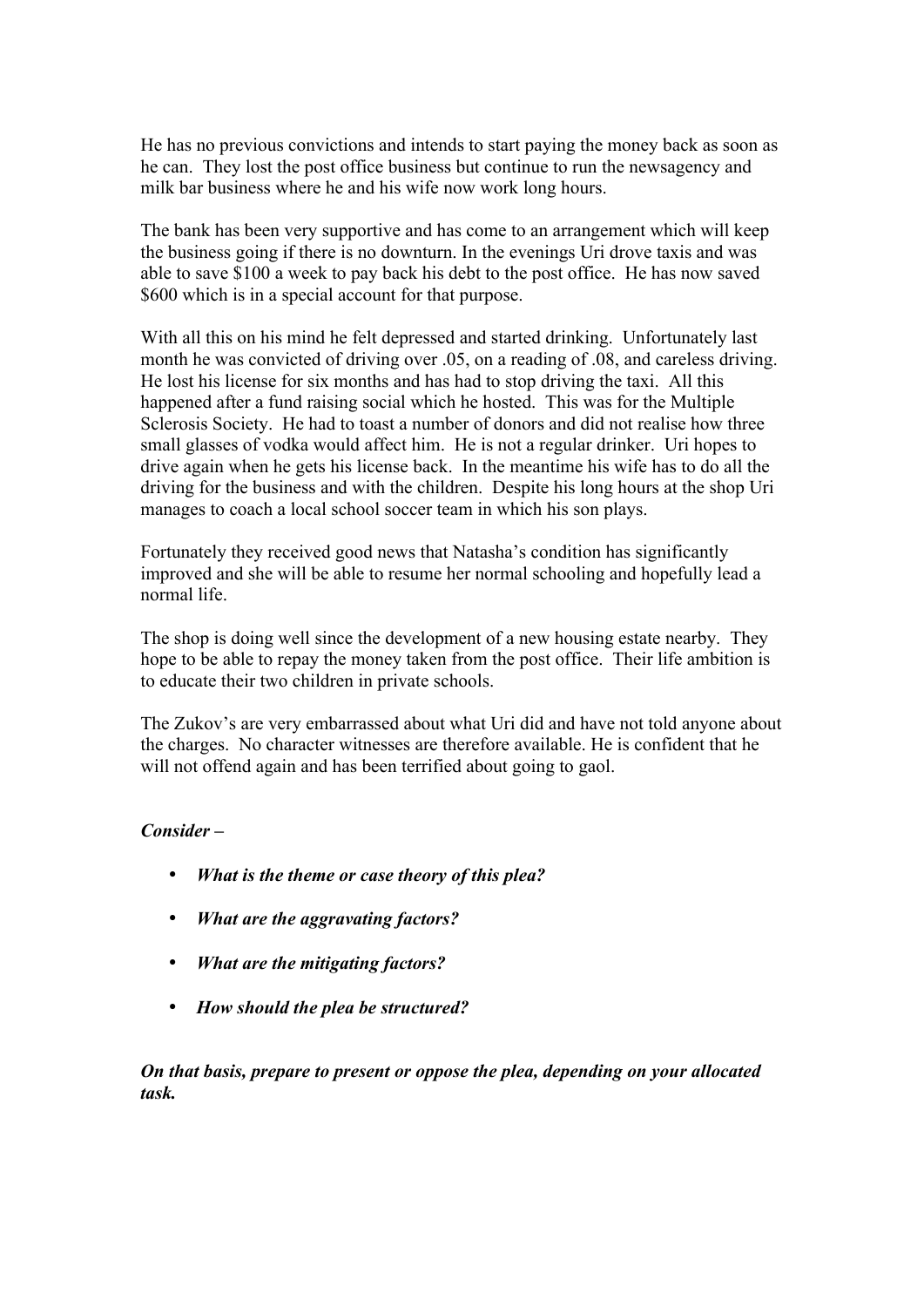

### **AUSTRALIAN ADVOCACY INSTITUTE**

# **Case Study: DPP v Phillip BALL**

## **Plea**

#### **© COPYRIGHT 2020 - Australian Advocacy Institute**

These case study materials (DPP v Ball) are copyright. Subject to the Copyright Act 1968, they and any part of them may not be reproduced in any material form, performed in public, broadcast, transmitted by subscription, cable service, or adapted without the prior written permission of the Australian Advocacy Institute. Adapted from materials used by the SA Magistrates Sentencing Program and used with permission.

**Originally adapted for the AAI by Professor George Hampel AM QC Revised by Grant Brady SC for the AAI 2015. Revised 2020 2020**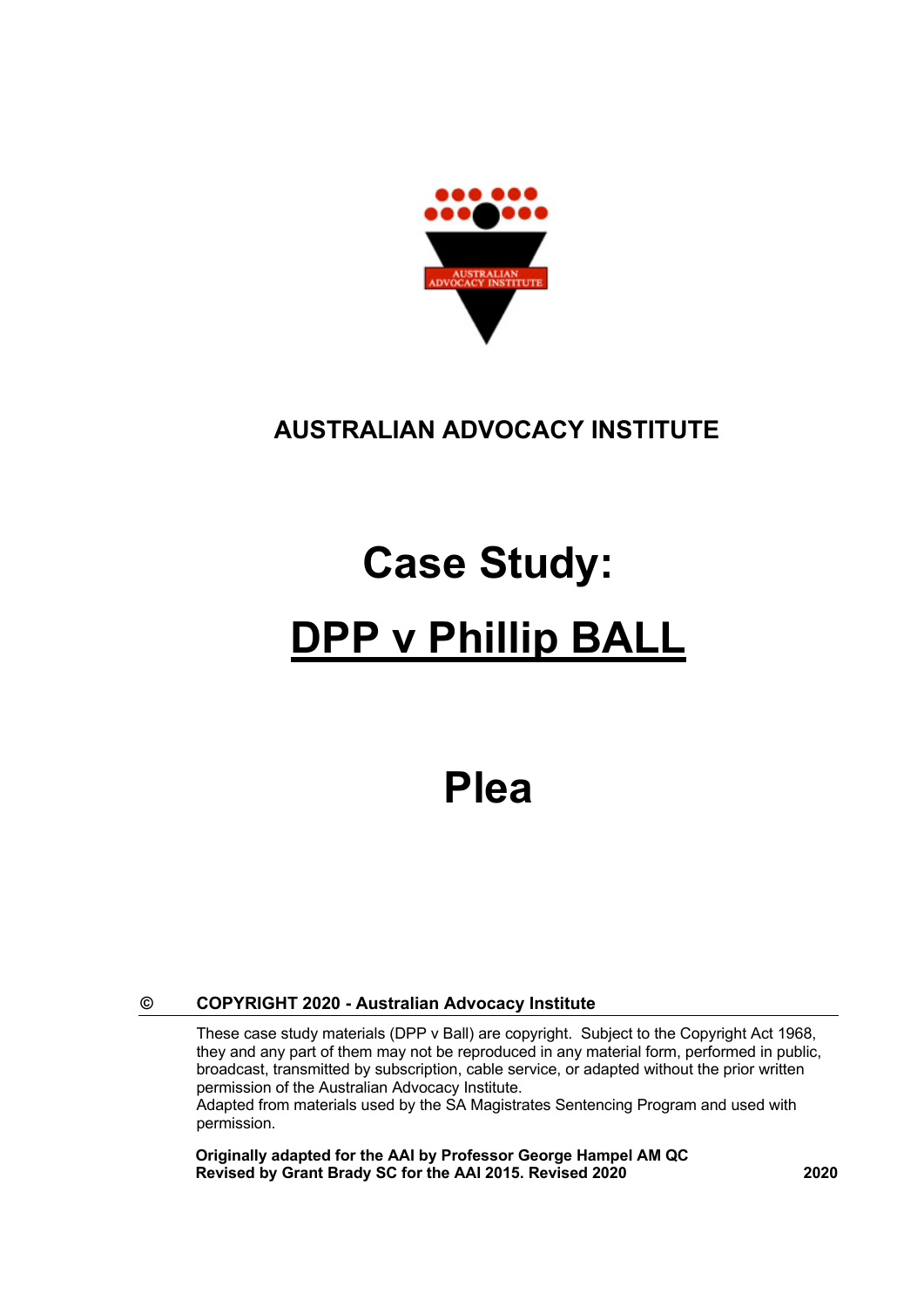### **Instructions to participants.**



*You are required to make a submission on sentence either for Phillip Ball or for the Crown. Both sides are to analyse and prepare how this case may be dealt with on a plea of guilty to recklessly causing serious injury.*

### **Consider how to present this plea**

- What are the sentencing considerations?
- How do they relate to the facts?
- What case theory can be developed?
- How will the plea be best presented?

### **THE CASE**

At three quarter time, in the Grand Final of the Interstate Football League between the Central Dingoes and the Southern Devils, the scores were level.

After first bounce, in the last quarter, the ball was kicked towards the Dingoes' goal. As the Devils' centre half forward, Paul Ford, was jogging back to his position, the Dingoes' half back, Phillip Ball, glanced towards the umpire who was looking the other way, came up from behind Ford and with a round blow, knocked him out.

As a result, Ford received a fractured jaw and severe bruising to the nose. Play was stopped and Ford was taken to hospital, where he remained an in-patient for 3 days. He required surgery and his jaw was wired shut. It remained wired shut for 8 weeks. Upon removal of the wires his jaw has healed well but he continues to suffer from occasional pain and headaches. It is anticipated that the pain and headaches will continue to abate and there should be no ongoing problems.

The incident was seen by Sergeant Harris, who was a spectator and a local police officer. Ball was charged on summons with an offence under Section 33 of the Crimes Act of intentionally causing grievous bodily harm, which carries a maximum sentence of 25 years imprisonment.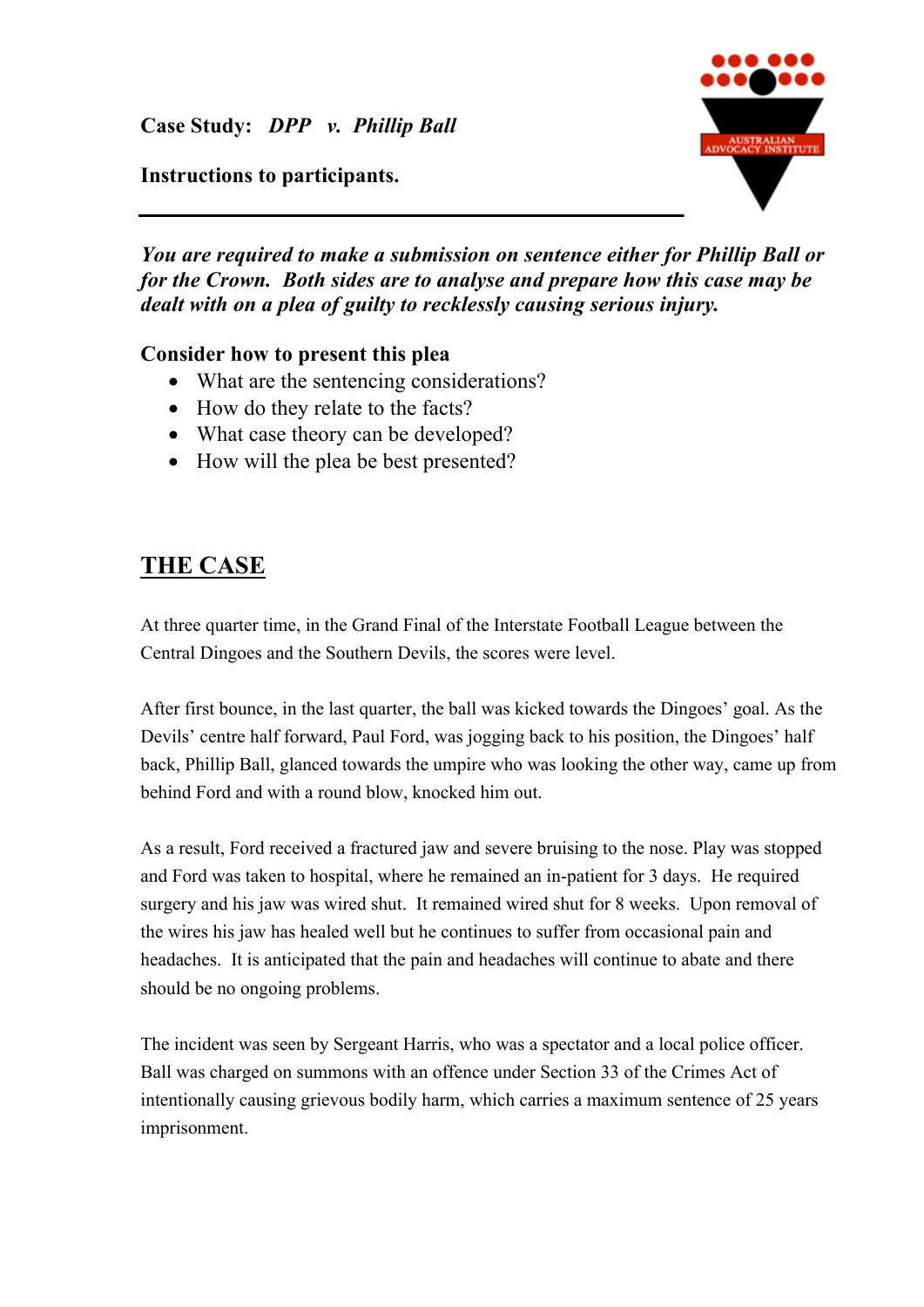At the first mention of the matter, Ball's solicitor indicated that Ball would be prepared to plead guilty to recklessly causing grievous bodily harm under section 35(2) of the Crimes Act, for which the penalty is maximum 10 years imprisonment. The solicitor said his instructions were that Ford called Ball "a black bastard". It was indicated by the prosecution that there would be a factual dispute about the claim that Ford had called Ball "a black bastard" before he was struck.

One week ago Ball's solicitor wrote to the DPP saying that he was instructed that Ball says that he heard the comment made by a player but accepts Ford's denial that it was he who made the racial slur.

The prosecution responded saying that there will not be a factual contest. The DPP was prepared to accept the Plea to recklessly causing grievous bodily harm and to withdraw the more serious charge.

Paul Ford's victim impact statement reveals that he is 25, married with 2 children, aged 2 & 5. As well as playing football, he is studying Physical Education to become a teacher, and works part–time as a Personal Trainer at a gym. As a result of his injury, he has had to give up his gym job and has missed a semester of his course. He still suffers occasional pain in the jaw and headaches. He hopes all this will pass. He would love to play football again however he is very worried he will be unable to get past what happened. He is worried that he will be constantly looking over his shoulder and not be able to focus on the game. He will be devastated if he can't play again.

Phillip Ball is 26 and has no previous convictions. He has had a spectacular football career, but has been suspended twice for rough play. He is well liked and respected in the community. Letters from his referees confirm that he is employed as a part-time mechanic. He trains his old school senior football team.

Phillip understands that he has a short fuse on the football field. He sees this as the result of regular abusive racial comments which he experiences. He has also been subject to racially motivated violence in the past. He was the victim of a racially motivated bashing in which he ended up with a fractured cheekbone.

He was brought up by his mother, who was a member of the "stolen generation" and was taken into foster care. Phillip has never known his father. He is conscious of the abuse suffered by his mother and other members of his family. He received little guidance at home and had no paternal role model.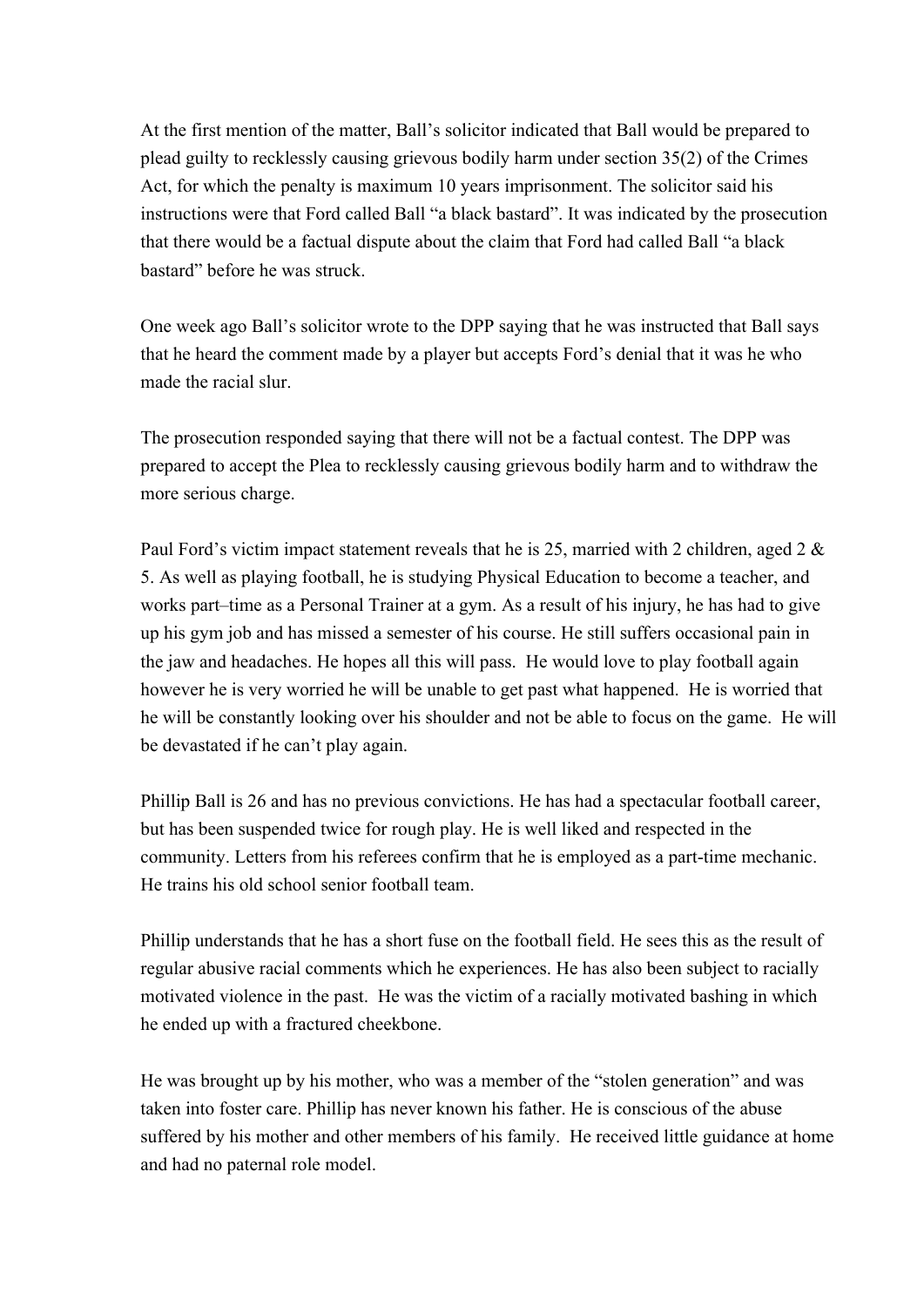Phillip is single. He lives with and supports his ailing mother who suffers from cardiovascular disease that restricts her ability to get around. She is also required to attend doctors regularly. His mother also has the onset of dementia. Phillip looks after her and in particular is needed to get his mother to her various appointments. She is likely to forget her appointments if Phillip is not there to remind her and to take her. He is an only child and his mother has 2 brothers. While they live in the area they have shown little interest in helping his mother.

A specialist letter has been tendered confirming his mother's ill health and particularly noting that her attendance at the various doctor's appointments are essential otherwise her health may deteriorate significantly, causing the real risk of a heart attack and/or stroke.

As a result of this incident, Phillip has been suspended indefinitely by his club. He will have to find a full-time job to keep up the rent on the house. He is concerned that he will not be able to resume his football career. He has asked his club to reinstate him and has begun an anger management course. He has attended 3 sessions of a 6 session course.

A pre-sentence report is available which reflects the facts stated above. Further it states that he needs a moderate level of intervention as a result of his anger management issues. There are a number of courses run by corrective services that would assist with anger management. Those courses are run in custody and out of custody. It was noted that he had already begun a course and appeared to be doing well.

The incident received widespread publicity in the Australian Media. It has been used as an example of "football thuggery" and has been cited in various campaigns designed to deal with such problems. There is strong press presence in court and there was a reference in the news last night to the need for stern penalties and the need to "clean up the game."

Apparently, the judge before whom this case is listed, is a keen football follower and was, about 3 years ago, a guest speaker at the League's annual dinner on the topic of violence by footballers both on and off the field.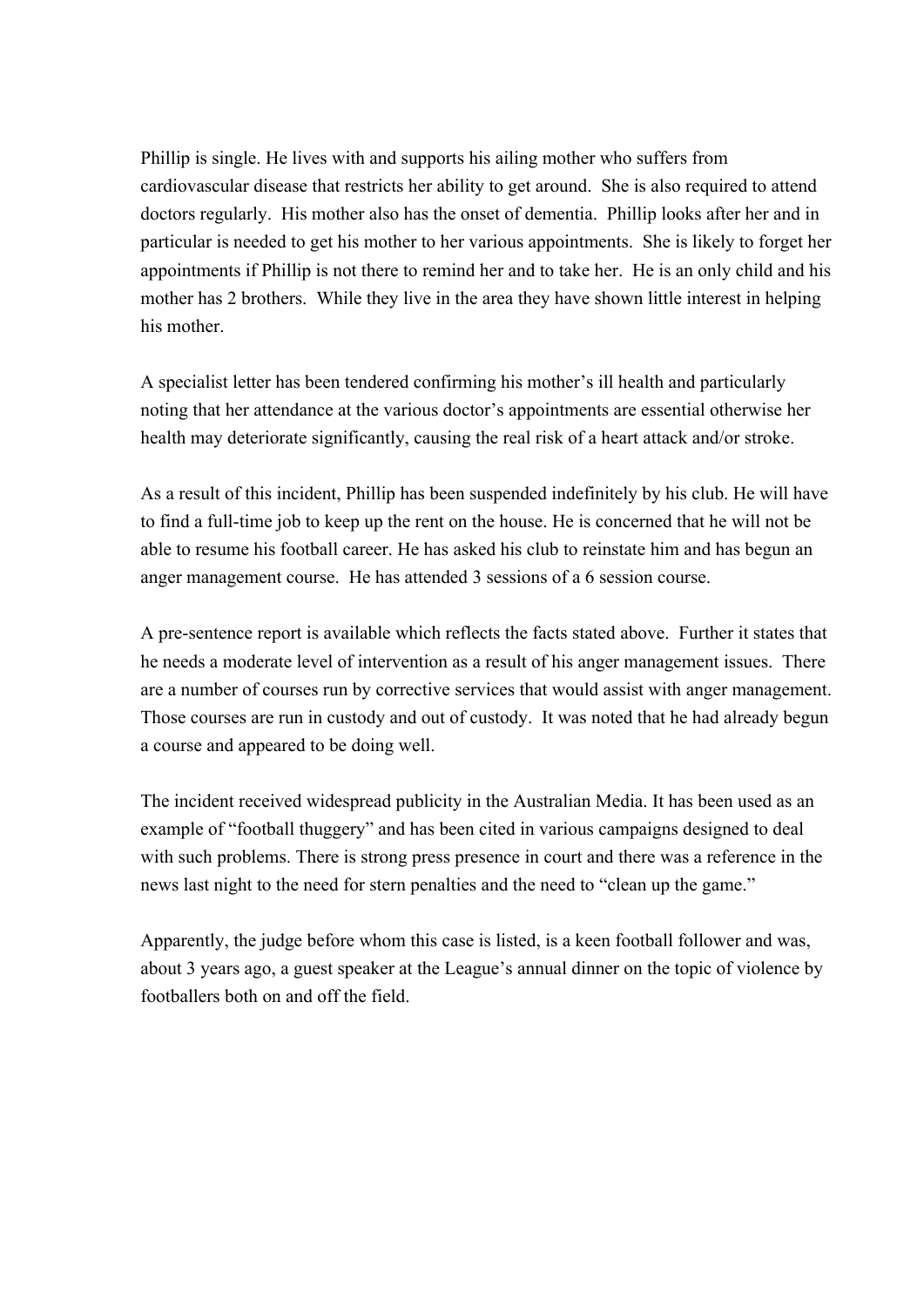

### **Australian Advocacy Institute**

## **DPP v Evelyn Cannon**

### **TRIAL**

© COPYRIGHT - Australian Advocacy Institute. These case study materials are copyright. Subject to the Copyright Act 1968, they and any part of them may not be reproduced in any material form, performed in public, broadcast, transmitted by subscription, cable service, or adapted without the prior written permission of the Australian Advocacy Institute.

[v. March 2020]

### **Instructions**

On 6 October last year Evelyn Cannon was charged with conspiracy with Taras Shenko and others to traffic in cocaine and with possession of cocaine. Approx. 2 months after she was charged, the police delivered a hand-up brief to her solicitor with all witness statements.

She was committed for trial. She could not afford to be represented and witnesses were not cross examined. The prosecution brief is attached.

Attached also is Evelyn Cannon's statement made to her solicitor on 7 October. It was sent to the police in an attempt to persuade the prosecution not to proceed.

One week before the trial the statement made by Luigi Fiorelli was sent to the prosecution.

Taras Shenko, who was charged and bailed, has not been found and the trial will proceed against Evelyn Cannon alone.

Evelyn Cannon instructs that what she said in her statement to her solicitor is correct. She also confirms that, as far as she can recall, the record of interview is correct.

When she was asked in Q.10 if she knew Shenko, she became frightened but shortly after conceded that she knew him.

You are instructed to **prepare for the trial, both for the prosecution and the defence** in accordance with your allocated roles.

At a preliminary hearing the judge ruled that the evidence of the conversation between Constable O'Rourke and Shenko is not admissible.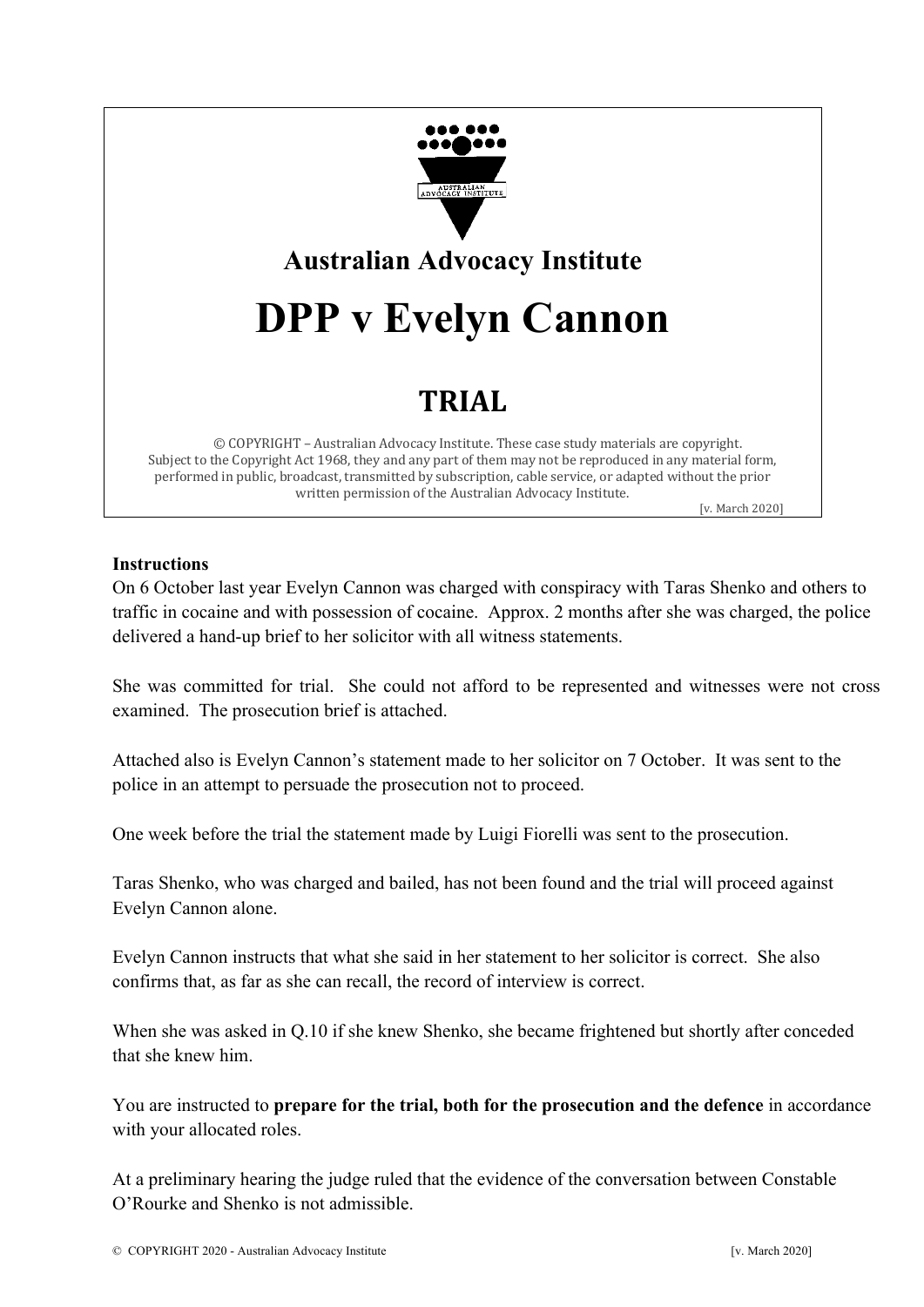### **STATEMENT OF CONSTABLE PAUL O'ROURKE**

I am a Senior Constable of the Australian Federal Police stationed with the Drug Squad based in Central City.

As a result of information received about a likely drug drop in High St, Central City, near Luigi's Bar, I went to High Street, Central City, on surveillance duty.

At about 11.00 pm on 3 October, I parked my unmarked vehicle opposite Luigi's Bar. I alighted from the vehicle, walked north and took up a position opposite the telephone box which was on the other side of the street.

The traffic was medium and there were a few people moving about on the footpath.

At about 1.00 am on 4 October, I saw a person I now know to be Evelyn Cannon come out of Luigi's Bar. I had a good clear view of her and noticed that she was wearing a black overcoat, black stockings and ankle boots. She was about 170 cms. tall, of medium build and had short blond tipped hair.

She walked north along the footpath. She then entered the phone box and closed the door. It was a glass sided phone box so I had a clear view of her. She looked around furtively, reached into her large tapestry handbag and withdrew a small silver box and placed it underneath the phone stand. She then left the phone box.

She crossed High Street diagonally to where my car was and then walked south down High Street. I lost sight of her. As she was crossing the road I noticed that her hair was spiked on top, she wore large hooped earrings and red framed glasses.

I continued my surveillance and at 1.10 am saw a black Jaguar TS 0173 stop beside the telephone box.

A person I know to be Taras Shenko alighted from the Jaguar, went into the telephone box and appeared to remove the silver magnetic box. I arrested him and removed the box from the lining of his overcoat. In it was a Southern Central Station Locker key No 013.

I cautioned Shenko and said "We've got you this time Taras." He replied "You may have got me but you will never prove it. You missed Evie and she has the key to it all. If you ever find her she will give you an alibi you will never bust." I tape recorded this conversation.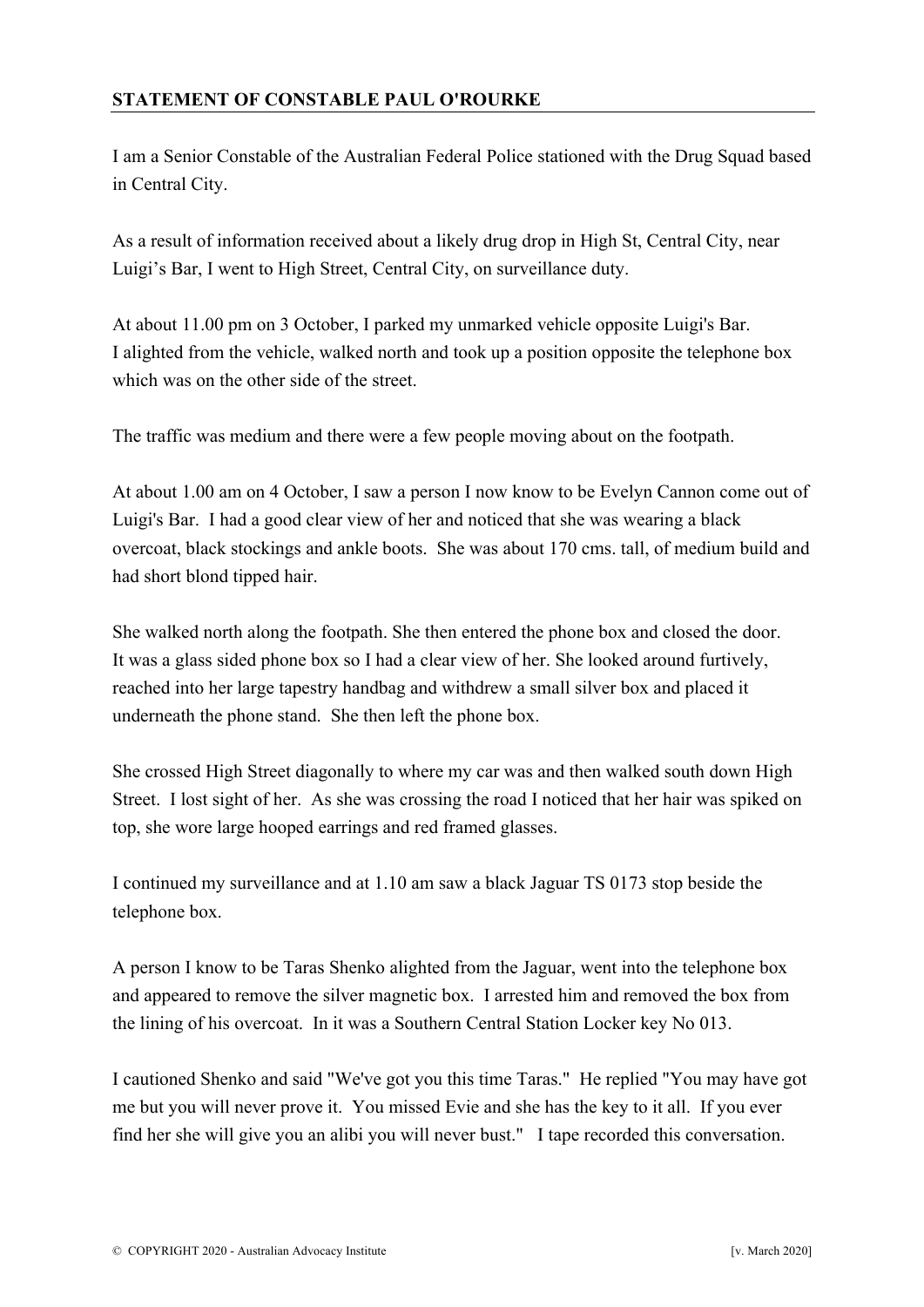I subsequently recovered a parcel from locker No 013. It contained a powdered substance which upon analysis proved to be cocaine. Its value is approximately between \$90,000 -\$100,000.

Next evening I went to High Street and prepared the sketch plan of the area. (Produced). Whilst I was there I noticed the waitress who was serving coffee and recognised her as Evelyn Cannon. She had changed her hair style, it was no longer spiked. I heard her speak to the proprietor Luigi Fiorelli. She said "Did you know Taras was busted last night just outside here." Due to the noise of the espresso machine I did not hear any further comments. I later ascertained from Mr Fiorelli that Evelyn Cannon lived at 13 Black Street, North City.

I had earlier obtained a photograph of Evelyn Cannon which has a notation on the back "January, last year".

I had also interviewed Peter Porter who identified the photograph as being of a woman like the woman who hired locker No 013.

At about 3.00 pm on 6 October I went to 13 Black Street, North City where I spoke to Evelyn Cannon. After I confirmed who she was, I said, "It is alleged that you were involved with Taras Shenko in a cocaine deal." She said, "You've got the wrong woman."

I asked her to come down to the station, where I conducted a formal record of interview which was tape recorded.

I produce a transcript of that interview.

### **Statement made – 5.30 pm on 6th October.**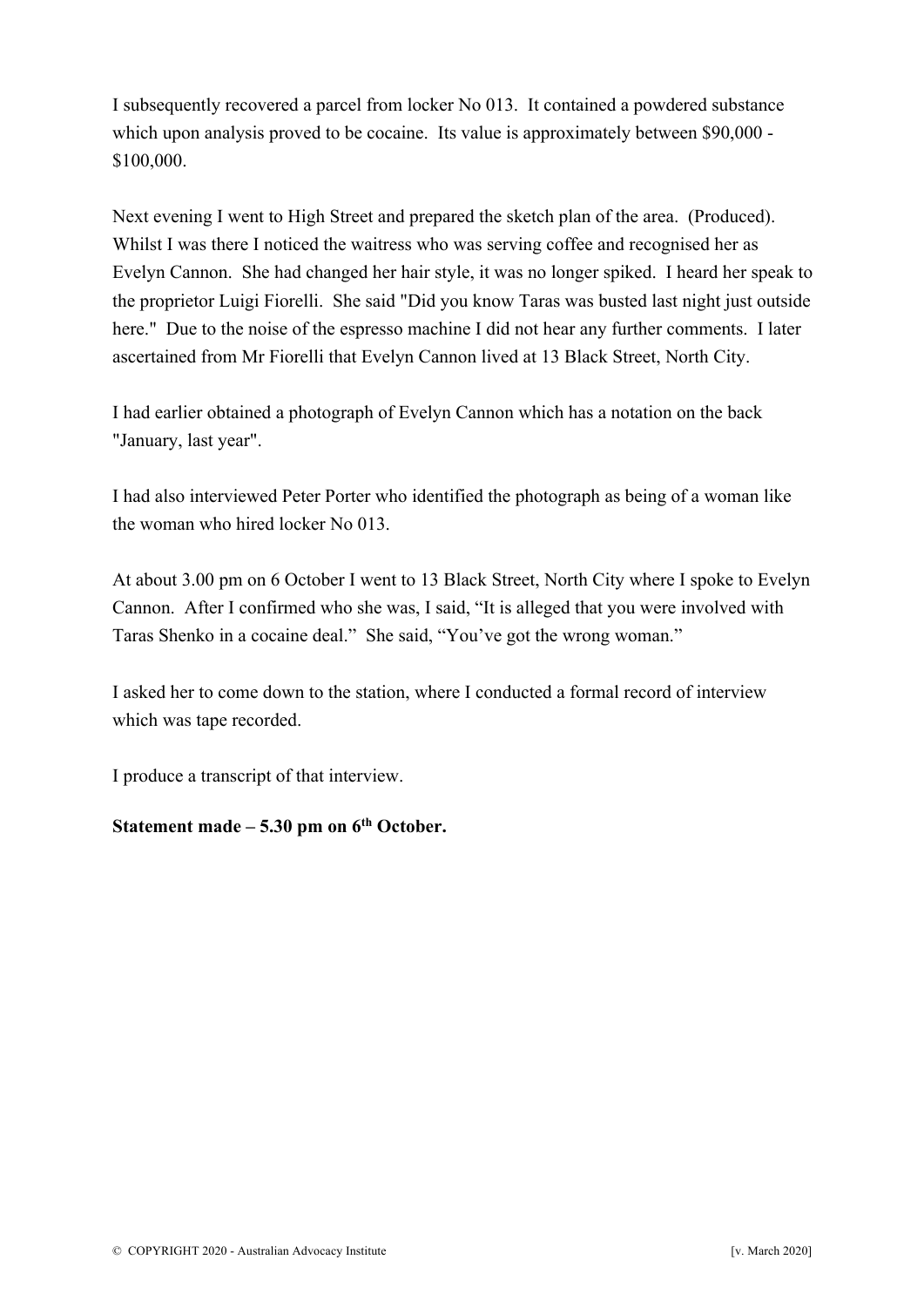### **EXTRACTS FROM PAGES OF O'ROURKE'S DIARY**

| 1/10 | Informer (Code "Deep Throat") makes contact. Says cocaine deal is being<br>made. Coke will be left in locker at Southern Central Station. Key to locker<br>will be concealed in telephone box near Luigi's Bar in High Street in early<br>hours of the morning in four days time.                                                                                                              |
|------|------------------------------------------------------------------------------------------------------------------------------------------------------------------------------------------------------------------------------------------------------------------------------------------------------------------------------------------------------------------------------------------------|
| 3/10 | 11.00 pm. Park unmarked car in High Street on western side of the road<br>opposite Luigi's Bar. Surveillance position - opposite telephone box.                                                                                                                                                                                                                                                |
| 4/10 | 1.00 am. Woman approaches phone box, enters, places container under phone<br>stand, exits, crosses the road and walks away.<br>About 179 cms, medium build, wearing black coat.<br>1.05 am. Jag TS 0173 beside phone box. Male (Taras Shenko) enters phone<br>box, arrested. Find container in lining of coat with locker key 013.                                                             |
| 5/10 | Attend offices of AFP. Access Shenko on computer. Evelyn Cannon listed as<br>known female associate. Shenko suspect in large scale cocaine importing but<br>never before arrested.<br>Given photograph of Cannon dated January.<br>Take statement from Porter. Porter identifies person in photo as that of<br>Cannon.<br>Attend scene. Identify Cannon at Luigi's Bar. Overhear conversation. |
| 6/10 | Attend 13 Black Street, North City. Conversation with Cannon. Cautioned.<br>Allegations put. Comment "I think you've got the wrong woman".<br>Taken to HQ. Further interview. Wearing glasses. Denials.<br>Short statement produced later.                                                                                                                                                     |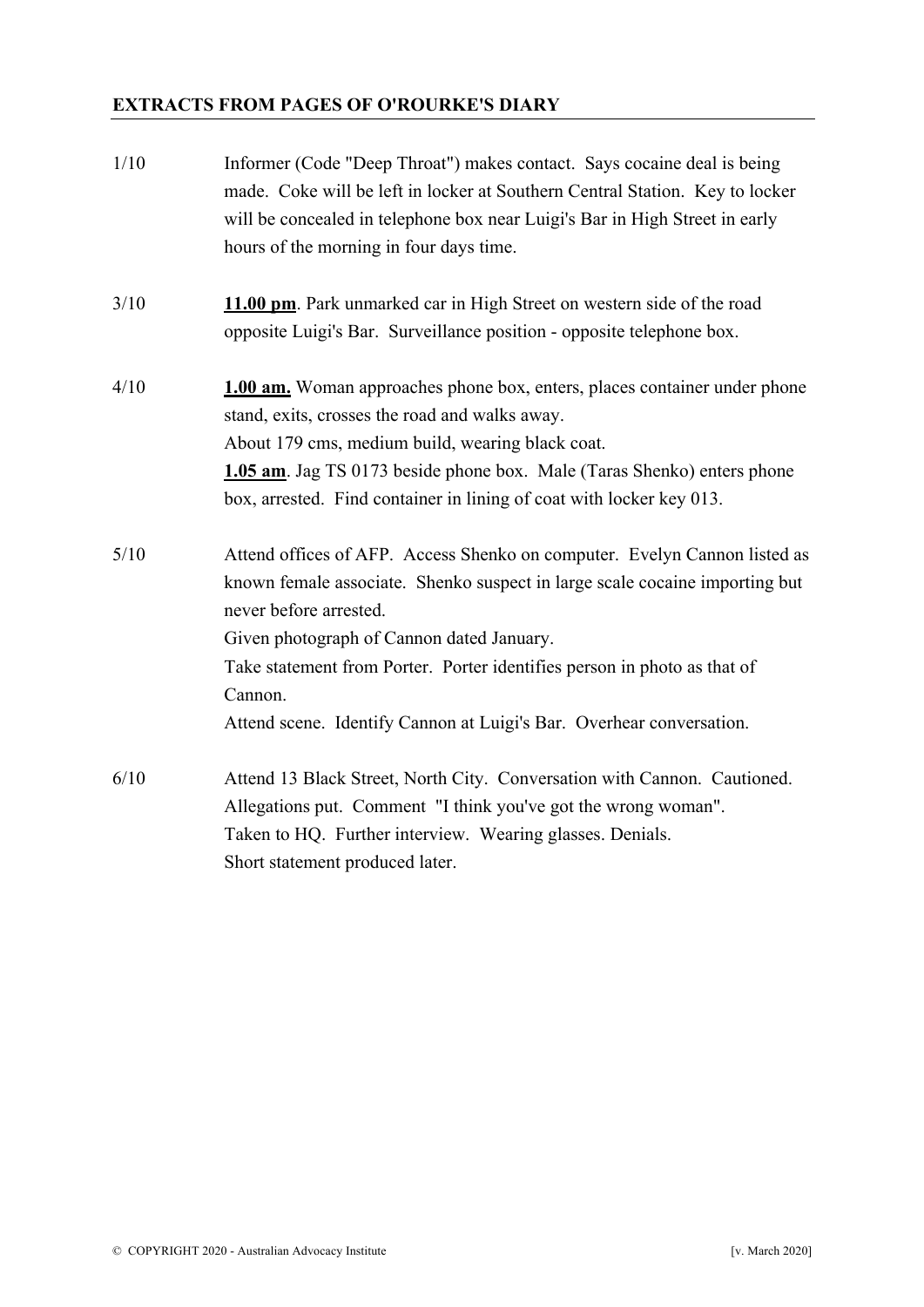#### **STATEMENT OF PETER PORTER**

I am in charge of the luggage lockers at Southern Central Station. These are available for rent each day for \$15.00. We keep records of the lockers used.

Some time after 9.00 am. on 3 October I rented the last available locker to a tall blonde woman with spiked hair. That was locker No 013.

She gave her name as Carmel and signed the book C. O'Caine, High Street, Central City.

I remember that she had large earrings which stood out and looked nice because of her short hair.

She was very friendly and chatty. She asked if there were more than one key to the locker. She said she had a Russian friend who might pick up the parcel.

I assured her that there is only one key per locker and we do not have access to the lockers once the key is given out.

I saw her place a brown paper parcel in the locker after she got the key.

On 5 October I was visited by Senior Constable O'Rourke. And I told him what happened on the 3rd.

He produced a photograph of a woman and asked me if she looked like the woman who rented locker 013. The woman in the photograph had large hooped earrings and short blond spiked hair.

I said that it did look like Carmel O'Caine.

**Signed P. Porter 5 October**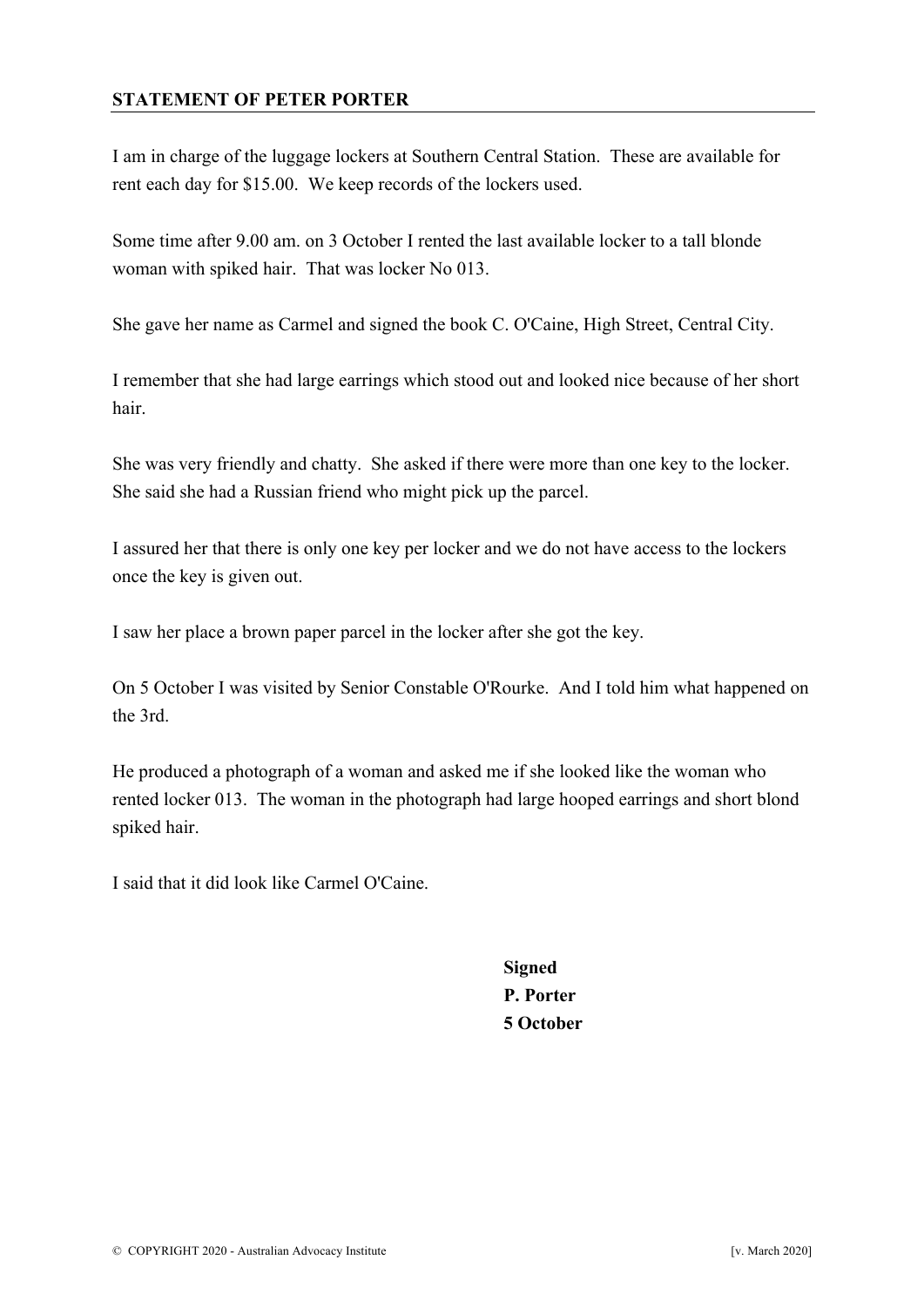### **Record of interview**

Record of interview between Senior Constable O'Rourke and Evelyn Cannon, conducted on 6 October last year.

Interview commenced at 4.00 p.m.

Senior Constable O'Rourke asking questions. The interview was tape-recorded.

- Q1 Your full name is Evelyn Cannon and you live at 13 Black Street, North City. Is that right?
- A Yes.
- Q2 How old are you?
- A 22, nearly 23.
- Q3 I wish to interview you in relation to a conspiracy to supply cocaine and to the possession of cocaine. Before I do so I must inform you that you are not obliged to say or do anything and that anything you do say or do may be given in evidence. Do you understand that?
- A Yes. What's a "conspiracy"?
- Q4 "Conspiracy" means an agreement. I must also inform you that you may communicate with a friend or relative to inform that person of your whereabouts, or a legal practitioner. Do you understand those rights?
- A Yes.
- Q5 Do you wish to exercise any of those rights?
- A No.
- Q6 Do you understand why you are here today?
- A You asked me down, I don't know why.
- Q7 It is alleged that you conspired with Taras Shenko to supply cocaine. What do you say to that?
- A I had nothing to do with it.
- Q8 Well, you were working at Luigi's on the 3<sup>rd</sup> and 4<sup>th</sup> of October, weren't you? A Yes, I was.
- Q9 I saw you leave Luigi's and enter the nearest phone box where you deposited a key to a locker which contained cocaine.
- A You didn't see me. You've got the wrong woman.
- Q10 Do you know Taras Shenko?
- A Never heard of him. No wait, I think I know who you mean. I think he is a customer but I don't know him. I have had nothing to do with him.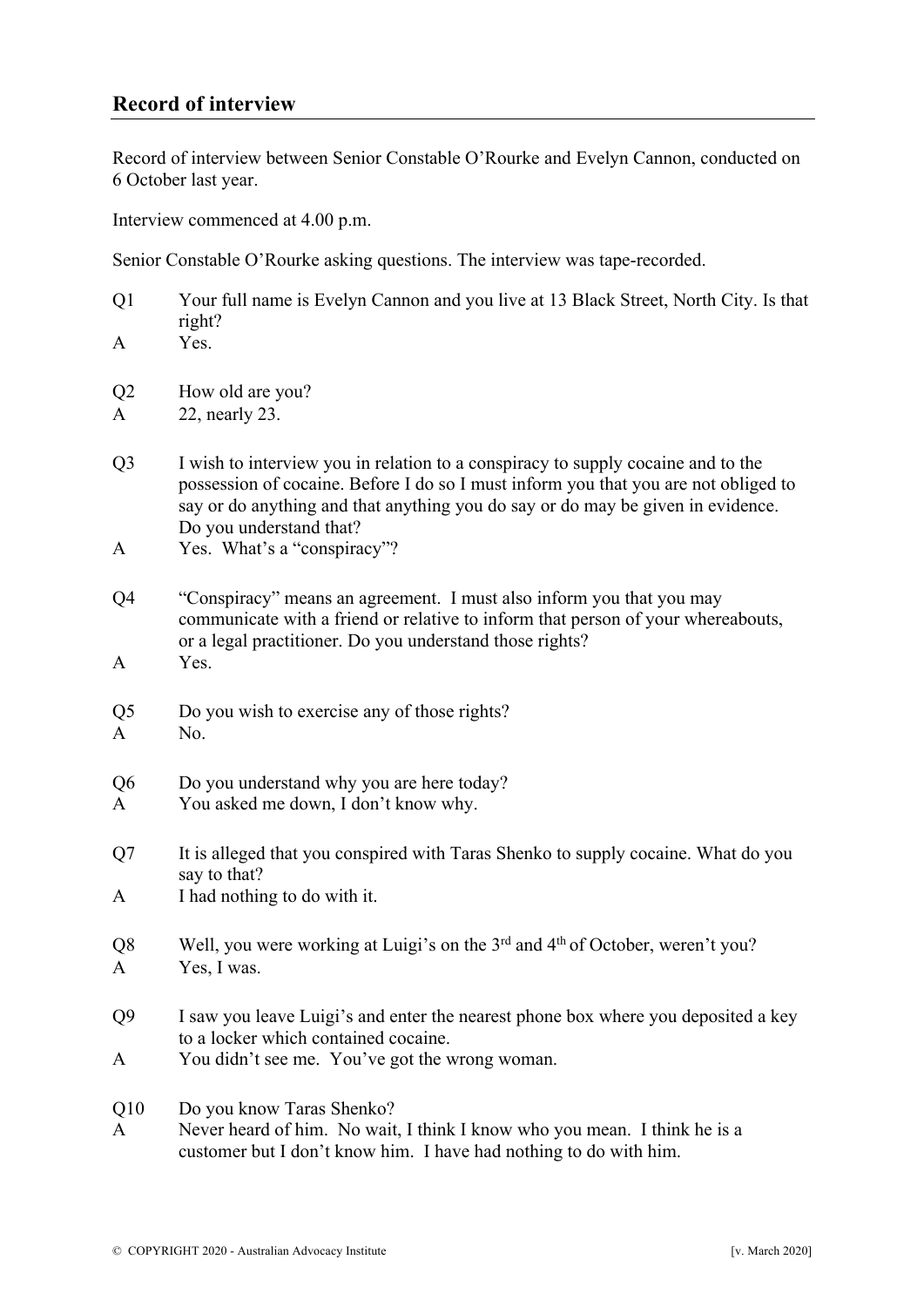- Q11 I heard you tell Luigi, your boss, that you knew that Taras was arrested outside the phone box.
- A OK, I might have been set up.
- Q12 What did you do after you left work at about 1 am?
- A I walked past the telephone box and got a taxi home.
- Q13 Do you own a black overcoat?
- A Yes I do. I just got it. As a matter of fact, as I walked past the phone box I saw another woman in a coat just like mine, near the door of the phone box. It struck me because I thought that mine was a one-off.
- Q14 You were identified by a man at Southern Central Station as the woman who deposited a parcel which we found to contain cocaine. A It wasn't me.
- Q15 I showed him this photo of you (shown to the defendant).
- A Yes but I haven't looked like this for a long time! Not since May, when I got back from Bali.
- Q16 What do you mean?
- A I changed my hairdo after I got back from holidays, months ago and I don't wear hooped earrings anymore. I swapped them for a Balinese painting.
- Q17 Do you wear glasses?
- A Only for reading and sunglasses.
- Q18 Do you have a large tapestry bag?
- A No. Only this normal sized, red leather bag.
- Q19 Tell me why you happened to be at the phone box just before Shenko turned up? A I am not answering any more questions. I want to see my solicitor.

### **Interview terminated 4.40 pm**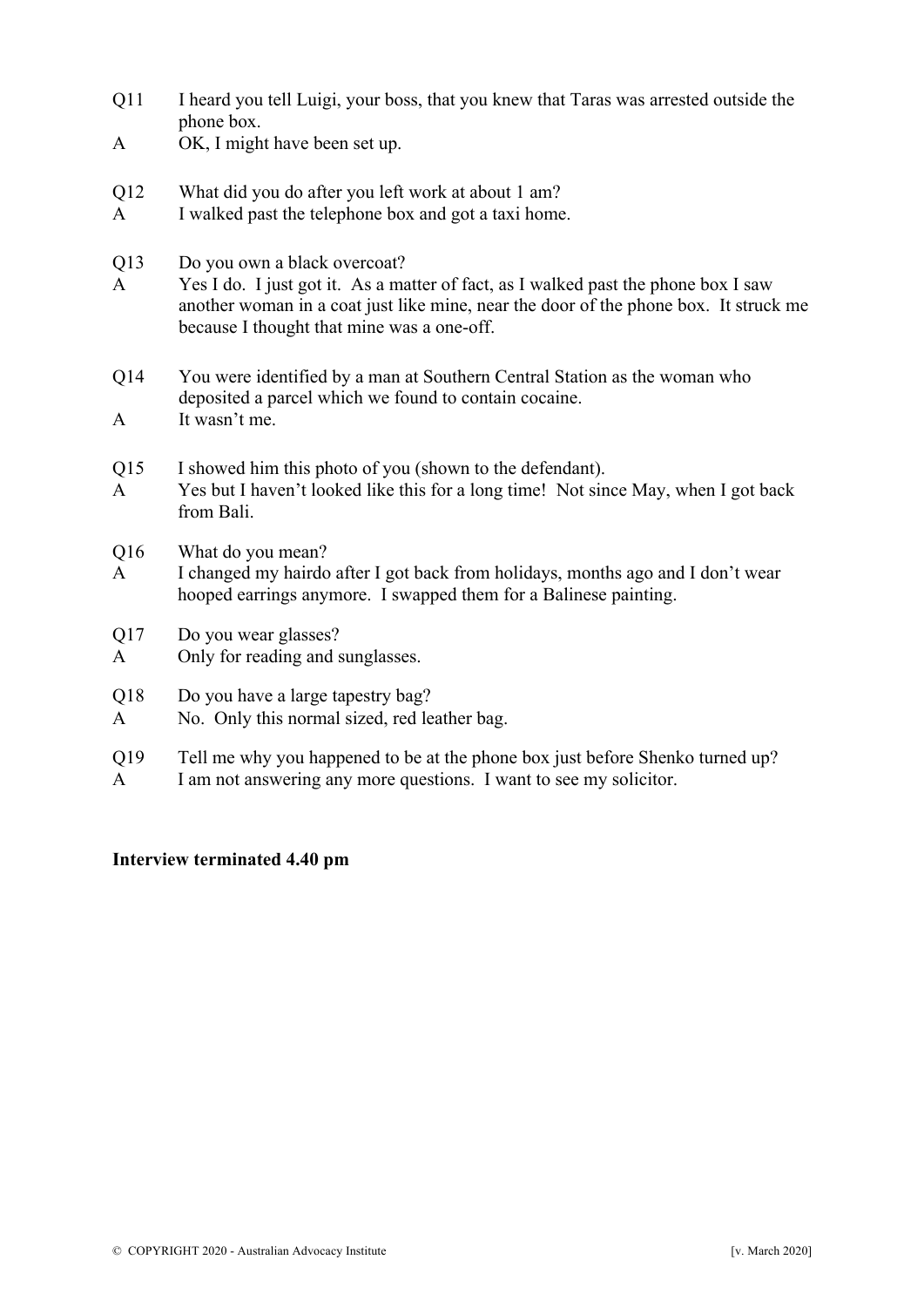#### **EVELYN CANNON STATES:**

I am a waitress at Luigi's Bar. Two days before I was arrested I remember leaving the Bar at about 1.00 am. just before closing time. I walked North up High Street looking for a taxi. I saw a taxi pull up outside the 24 hour video shop on my side of the road. I walked quickly towards it. As I passed the phone box I noticed that there was a woman near the door of the phone box. There were other people about but I remember her because she was about my own height and wearing a black coat similar to mine. I continued past her and got the cab home to North City where I live alone. I did not go into the phone box or leave any box or key there. I know a Russian man Taras Shenko. He has been to the bar many times over the last three months before my arrest. He has bought me a few drinks there but I've never been out with him. The next day, all I heard was that Taras had been arrested.

I was afraid to tell the police more about me and Taras Shenko because they would associate me with him, as they have done.

I have no previous convictions and I deny that I was in any way involved with drugs with Taras Shenko.

Signed: Evie Cannon E. Cannon 11.00 am, 07 October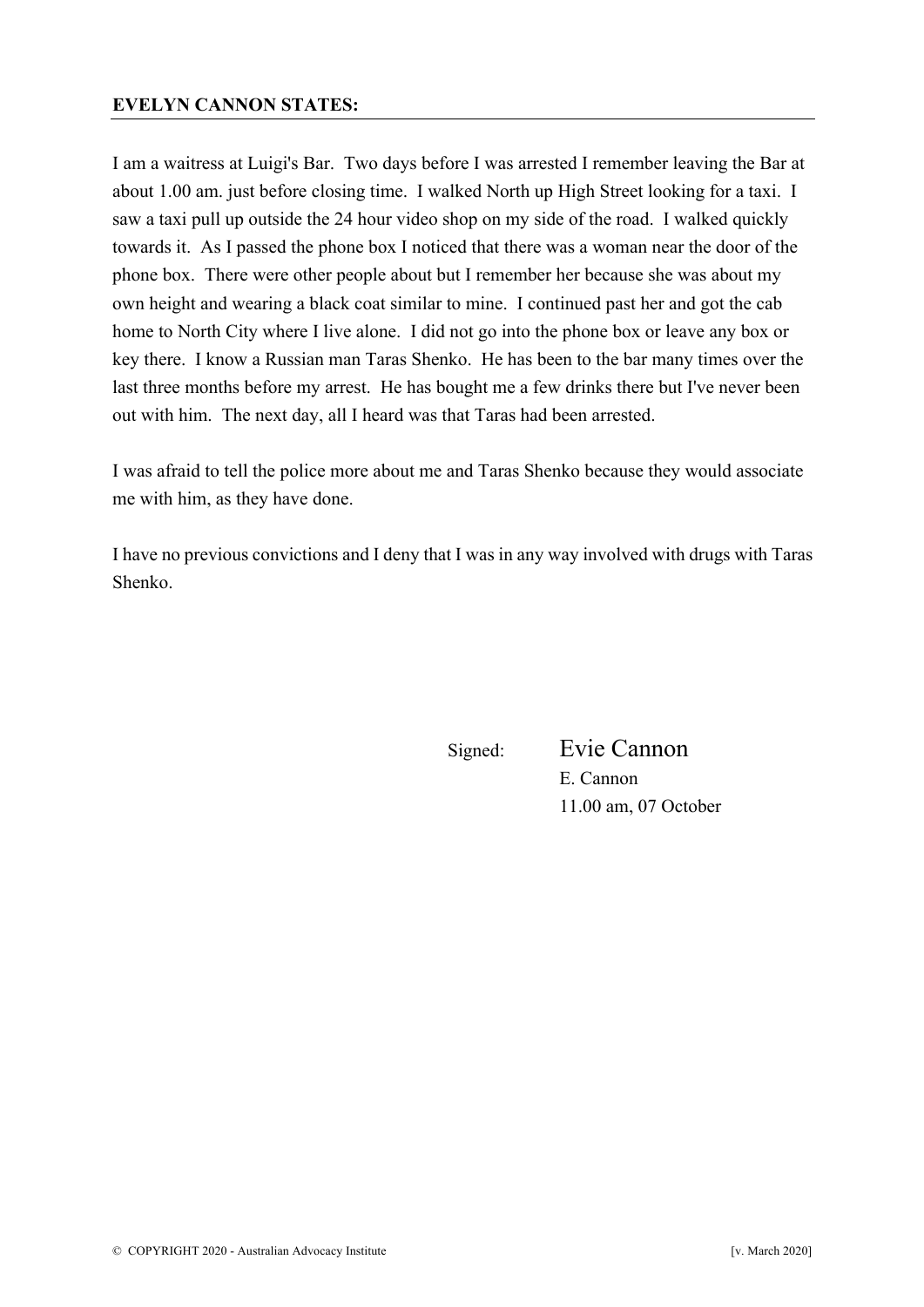### **LUIGI FIORELLI STATES**

I am the proprietor of Luigi's Bar in High St, Central City. I employed an old girlfriend of mine, Evelyn Cannon, as a waitress in my bar 5 years ago. I have known her since school days and since she has been working for me we are just good friends. Evie had blond spiked hair on and off for ages. I didn't like it very much. She changed it when she got back from Bali. I complimented her on it and said it made her look more elegant. She did not spike it from then on.

On 5 October last year Evie was working behind the bar making coffees. She told me that she had overheard that a customer of ours, Taras, was arrested the night before outside the bar. She went on to say "I don't know what it was all about. You know he has been asking me out. He is Russian, but he speaks good English. I'm glad I kept away from him. He's obviously a bit dodgy". I said "You can't be too careful".

Later that night I spoke to a policeman who came into the bar. He asked me where Evie lived and I told him. He didn't ask me to make a statement.

I've been in trouble with the police twice. 10 years ago I had 2 marijuana plants in a pot on my balcony and had to do 50 hours community work for that.

Last year I was convicted of assaulting a customer who was drunk. The Magistrate realised I had to get rid of the customer and gave me a bond.

#### **Statement made to Evelyn Cannon's solicitor two weeks ago**